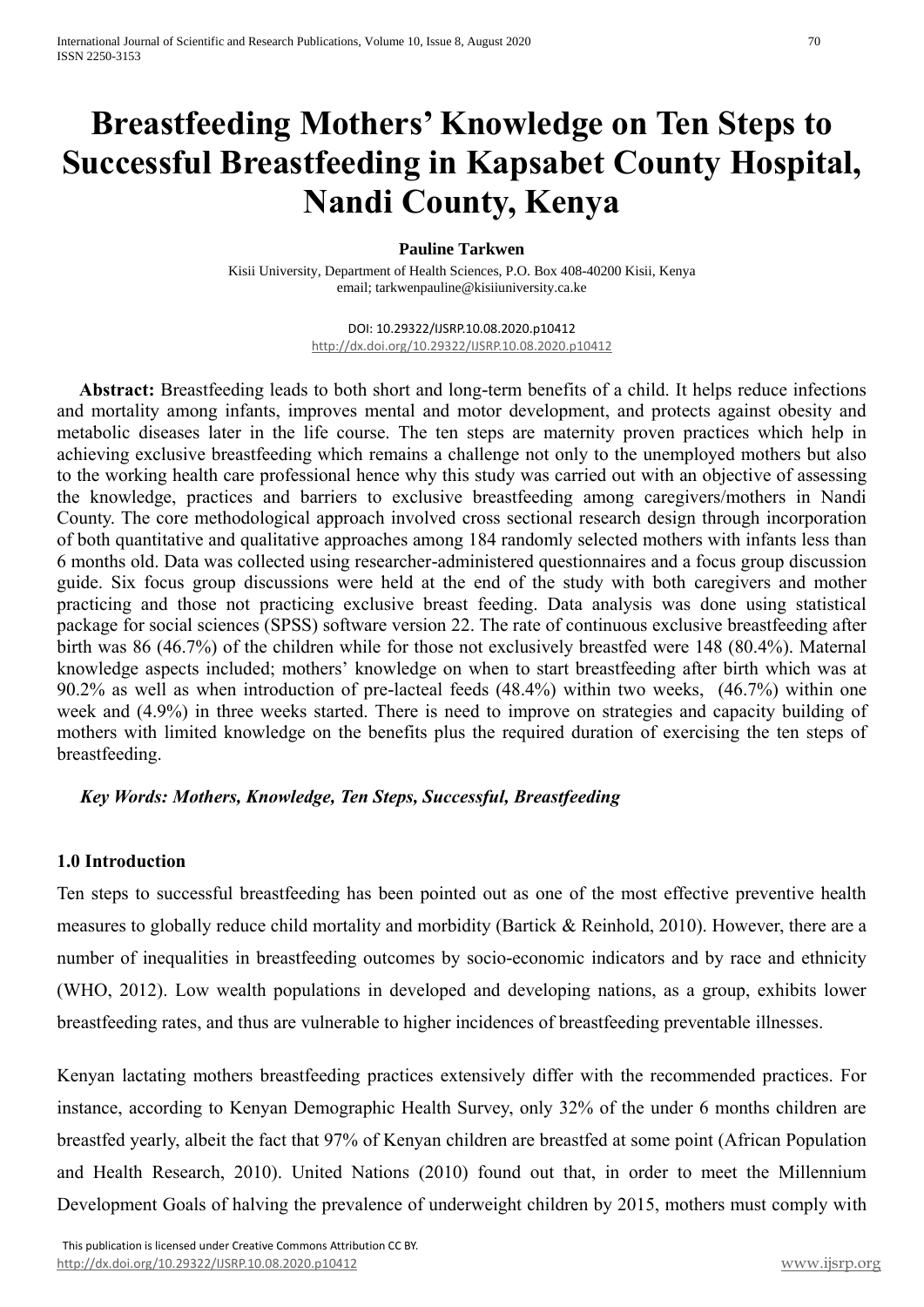the recommended breastfeeding practices. Therefore, the Kenyan government has been promoting the Ten Steps to successful breastfeeding in different regions in Kenya.

These ten steps to exclusive breast feeding by UNICEF (2013) include: having a written breast feeding policy that is routinely communicated to all health care staff, training health care staffs in the skills necessary to implement breast feeding policies, informing pregnant women concerning the management and benefits of breast feeding, assistance of mothers in the initiation of breast feeding within an hour, demonstration to mothers on how to breast feed and maintenance of lactation even if they are separated from their infants, giving infants no food apart from breast milk, allowing mothers to stay with their infants for 24 hours in a day, Encouraging breast feeding on demand, not giving infants artificial nipples and fostering the establishment of breast feeding support groups. When these practices are implemented by hospitals, they have been shown to have direct impact on breastfeeding initiation, duration and exclusive rates (Entwistle, Kendall & Mead, 2010). At initiation, statistics have shown that 98% of Kenyan breastfeeding mothers breastfeed their children.

However, this figure drastically falls to 34% at 3-4 months and ultimately to 32% of the caregivers who exclusively breastfeed to 6 months. This happens despite the fact that the Kenyan government has implemented the Ten Steps to Successful breastfeeding. Research by Britton, McCormick, Renfrew, Wade and King (2007) has shown that supporting the quality of hospital based breastfeeding support services and increasing the number of the Ten Steps practices in place will result in an increased number of women achieving their breastfeeding goals. Thus, this study will explore the knowledge, attitude and practices of care givers on the attainment of this program in Nandi County.

The overall purpose of the Ten Steps to Successful breastfeeding is to increase breastfeeding rates by helping women to achieve their breastfeeding intentions. On average, almost half of all infants 3 months of age are being exclusively breastfed in Kapsabet County Referral (UNICEF, 2013). However, by the time the infants are 6 months old, less than 25% are exclusively breastfed. This put the lives of these infants at risk of morbidity and mortality from breastfeeding preventable illnesses such as recurrent diarrhea. Mothers in Nandi County who do not exclusively breastfeed to six months use formulas which have serious short and long term consequences. Thus, the infants are at risk of many health problems including gastro intestinal illnesses, respiratory syncytial virus, bacterial meningitis and frequent hospitalization (Nickel, Labbok, Hudgens& Daniels, 2013; Labbok, Taylor, & Nickel 2013). In their childhood and adult life, they are more likely to have ulcerative colitis, higher blood pressure, rheumatoid arthritis and diabetes type 1 and 2. Besides, mothers in Nandi County who do not breastfeed are equally at risk of obesity, type 2 diabetes, osteoporosis and anemia. However, there are still higher risks of protein energy malnutrition in Nandi county and higher child mortality rates in the region.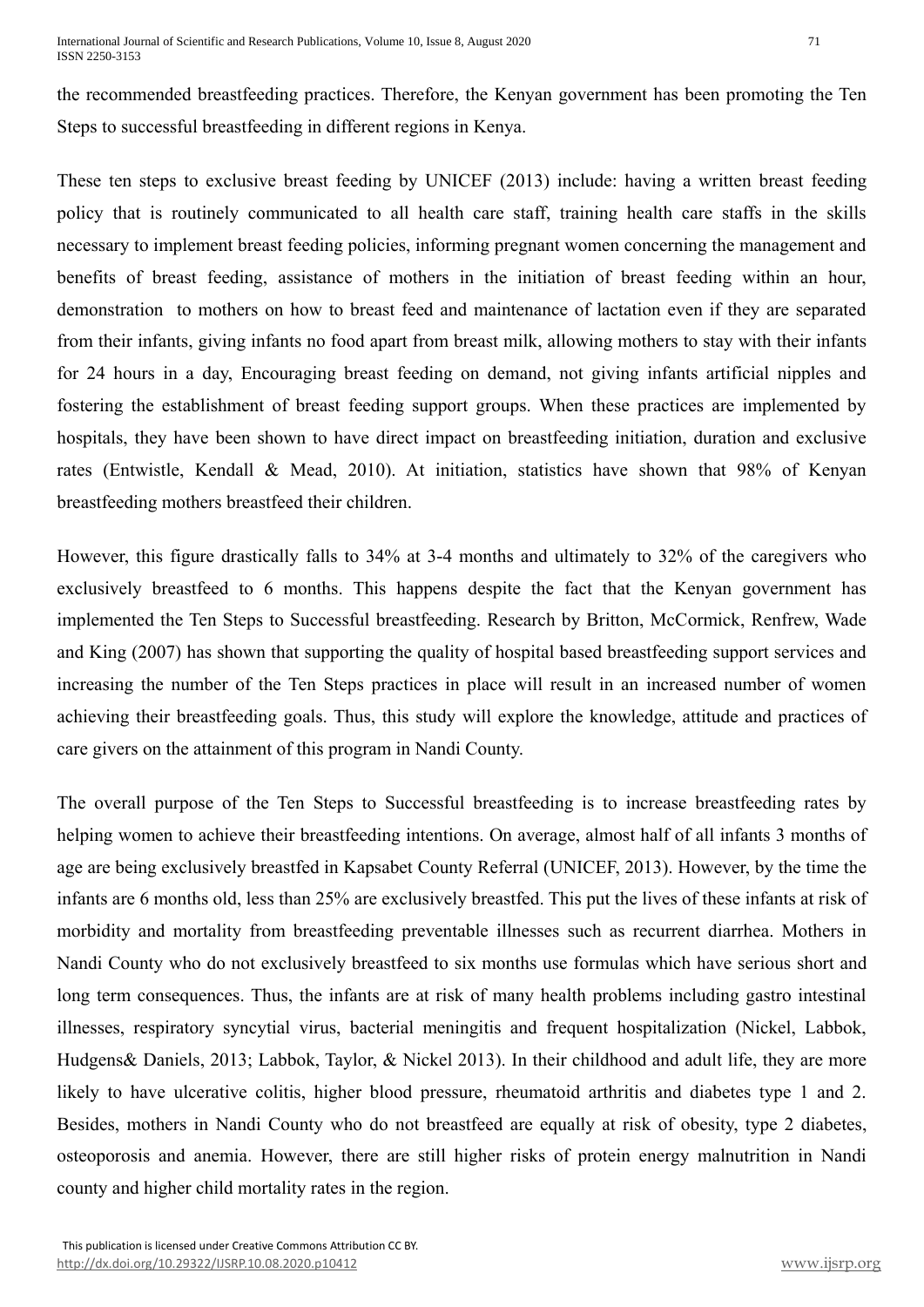# **2.0 Literature Review**

Strategies to improve infant and young child feeding (IYCF) are a key component of the child survival and development programs of many nations, supported by UNICEF and the World Health Organization (WHO). They include infant and young child feeding (IYCF) as priorities (WHO, 2006 & Dorea, 2009). Although infants experience variations in how they are cared for, some care giving practices that have been shown to be beneficial for the infant as well as the caregiver. According to Labbok (2001) care giving practices such as breastfeeding and maintaining close physical contact support an infant's health and development (Picciano, 2001).

The decline in the practice of breastfeeding, which started in developed countries like the U.S., has been observed in developing countries as well (Xai, 2012). This decrease in breastfeeding rates around the world has led to serious implications for infant health in developing countries, including infants in the Caribbean (Amador et al., 1994). The decline in exclusive breastfeeding (EBF) has led to an increase in the prevalence of protein energy malnutrition (PEM) in Caribbean, African and Asian countries. Studies have shown that although high initiation rates of breastfeeding in the Caribbean exist, the prevalence and duration of EBF is very low (Scarlett et al., 1996).

Qualitative assessments of Caribbean mother's perceptions, attitudes, and values attached to food items show that infant and child feeding practices vary considerably and that a mother's attitudes toward breastfeeding are strongly influenced by her female role models, including mother, mother-in-law, and grandmother (Chambers et al., 2007). Because the decision to breastfeed is often made long before a woman becomes pregnant, breastfeeding promotion programs should focus on educating women during their preconception years. Caregivers worldwide adopt diverse infant feeding practices; including mixed feeding, replacement feeding, exclusive breastfeeding as well as pre lacteal feeding and complementary feeding. According to Tanzania National Bureau of Statistics (2010) exclusive breastfeeding and pre-lacteal feeding after birth is still common in some cultures but this changes because as the infant grows exclusive breastfeeding becomes uncommon or is rarely practiced.

Efforts to improve the implementation of the ten steps of breastfeeding rates have been directed at stages of a woman's reproductive experience, especially, during the preconception and prenatal periods, within 24 hours of delivery, and throughout the postpartum period in the hospital and at home (Mannion, Hobbs, McDonald & Tough, 2013). Since 1991 the Baby Friendly Hospital initiative has been implemented in many hospitals and recommend; reduced use of infant formula; nurse assisted initiation of breastfeeding immediately after delivery and referrals to outside breastfeeding resources upon discharge (UNICEF, 2013). However, none of these efforts seem to increase the duration of breastfeeding. Breastfeeding duration is variable and falls below the recommended United Nations Children Education Funds and World Health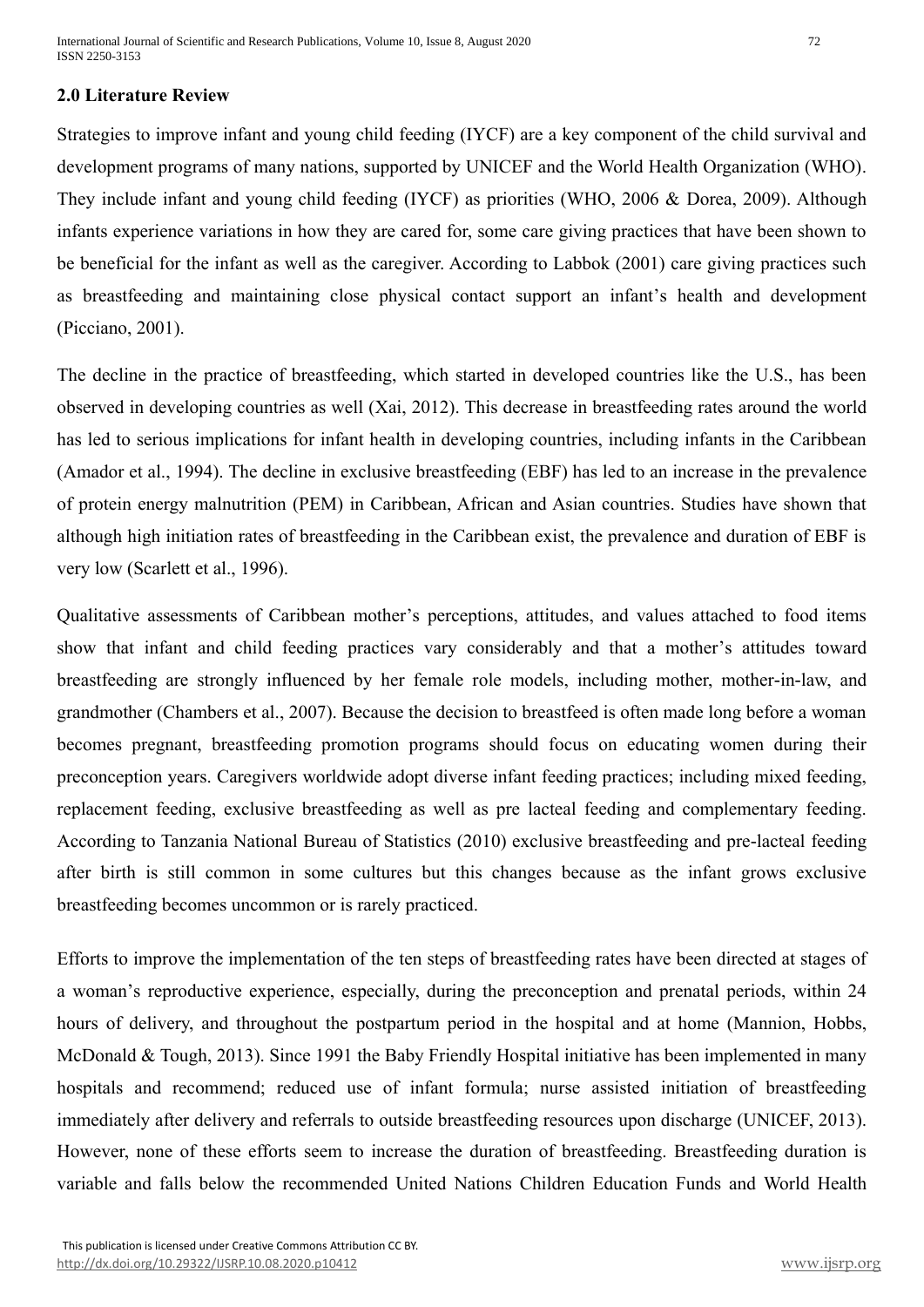International Journal of Scientific and Research Publications, Volume 10, Issue 8, August 2020 73 ISSN 2250-3153

Organizations recommendation of exclusive breastfeeding (Mannion et al., 2013). The recommended exclusive breastfeeding duration is from zero to six months. During which time there should be no artificial milk substitutes or other fluids. Thus, to ensure successful exclusive breastfeeding as recommended, ten steps to successful breastfeeding as been pointed out as the best strategy.

According to the UNICEF (2009) the ten steps of practices of breastfeeding to infants less than six months old has increased in all except in the developing region. The developing world has seen a progress from 33% around 1995 to 37% around 2008 which is a relative increase of about 16% (UNICEF, 2011c and UNICEF, 2009a) and currently stands at 36% (UNICEF, 2011a). South Asia, East Asia / Pacific and Eastern / Southern Africa are regions with the highest levels of exclusive breast feeding (44%, 43% and 39%) (UNICEF, 2009e and UNICEF, 2011a). The rates of practicing ten steps to successful breastfeeding are particularly low in West and Central Africa (23%), East Asia and Pacific (28%), Central and Eastern Europe/Common wealth of Independent States (CEE/CIS) with 29% (UNICEF, 2011bAccording to Xu et al., (2009) breast feeding in China since mid-1990s in most of the cities has increased to above 80% at the age of four months but this is challenged as very few caregivers manage to reach the national exclusive breastfeeding target of above 80% for six months. Findings of an infant feeding survey in the UK showed that breastfeeding initiation rates were high at 76%, and at one week 45% were still exclusively breastfeeding but at six months this dropped to less than 1% (Scientific Advisory Committee on Nutrition, 2008).

Breastfeeding initiation is universal with 99% of children below six months of age being breastfed with a long duration as 53.6% of children 20-23 months old still breastfeeding (KNBS and ICF Macro, 2010). Breastfeeding has increased from 13% in 2003 to 32% of children below six months being exclusively breastfed while the prevalence rate after six to eight months has been 3.6% (KNBS and ICF Macro, 2010) from 3.2% in 2003.despite the intervention of the Kenyan government, the prevalence has yet to reach the WHO goal of 90% and this value is still below the global prevalence of 37% in the east African region exclusive breastfeeding is still the lowest at a prevalence of 47% (UNICEF, 2011).

Studies across the world have revealed benefits of breastfeeding both for the mother and the infant. According to a study by Mihrshahi*et al*., (2008) in Chittagong, Bangladesh, infants who were exclusively breastfed from 0-6months had lower prevalence of diarrhea and respiratory infections as opposed to those who were not exclusively breastfed. Breastfeeding children under the age of two years can potentially reduce or prevent about 1.4 million deaths in the developing world (Black et al., 2008). WHO (2013) suggests that exclusive breast feeding is a desired mode of food provision to developing infants. WHO (2013) and UNICEF (2013) recommend some measures that mothers should put in place for them to sustain exclusive breast feeding which include the need to initiate breast feeding within an hour immediately after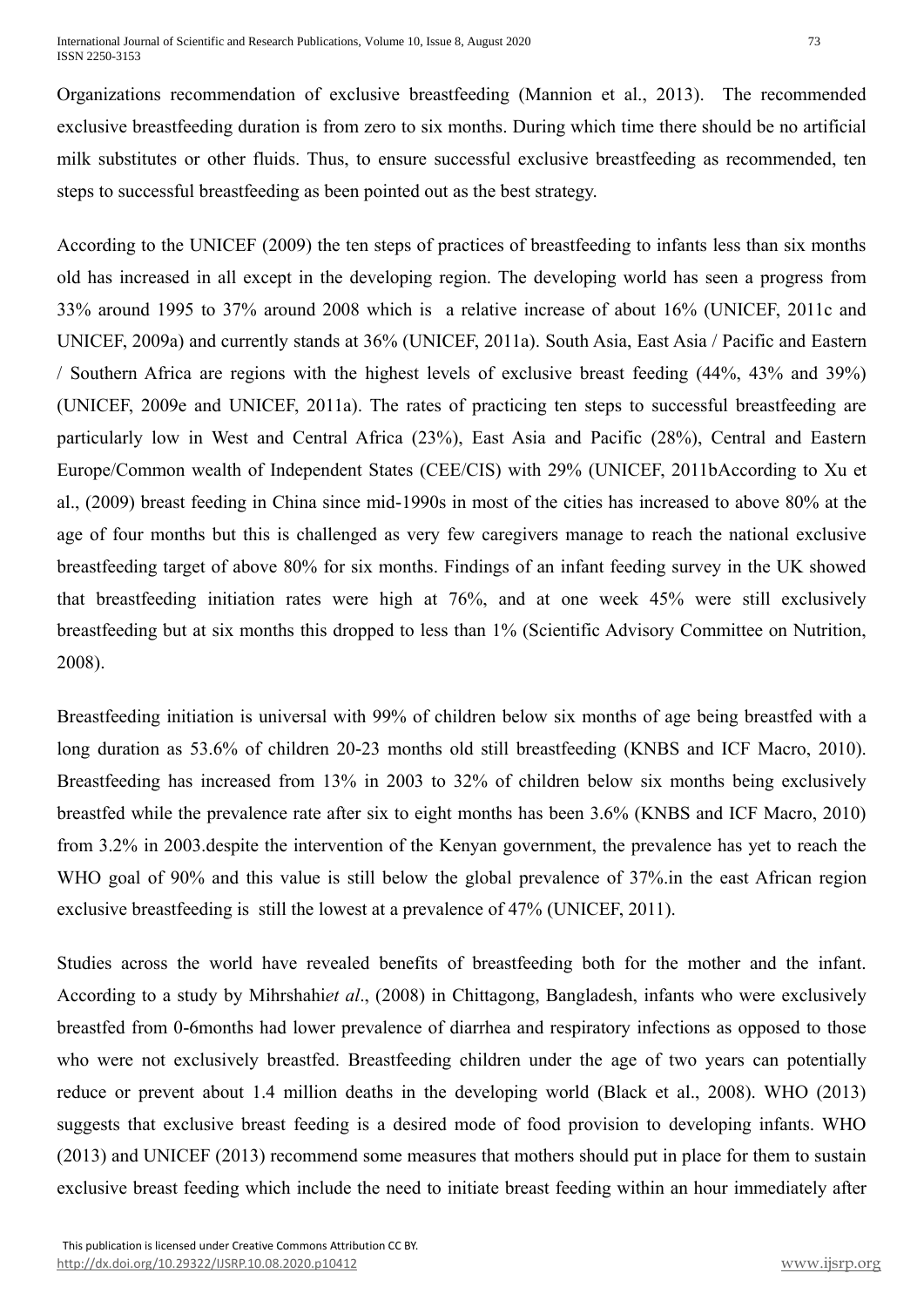birth. Besides, the mother has to give the child only breast milk without the addition of any drink or food. The mothers should also breast feed on demand. Finally, the teats, pacifiers and bottles should not be used (Cai, 2013).

Dorea (2009) observe that Breast milk has several advantages. To start with, it is natural food that is available to the babies. Breast milk also has all the required nutrients needed by an infant. Thus, feeding the baby exclusively from such milk ensures that a child keeps malnutrition and hunger a bay (Drane and Logemann, 2000). Exclusive breast feeding has also been shown to reduce infant mortality that could arise because of illnesses in the childhood such as pneumonia and diarrhea. To the mother, breast feeding is an ideal mode of family planning. This is because it helps in spacing of children. Other benefits that are accrued from exclusive breastfeeding include protection of the mother against cancer of the ovary and the breast and increment in both national and family resources (Mortensen et al., 2002). Breast feeding infants also helps them respond to respond well towards vaccination and also enables them to develop cognitively.

# **3.0 Methodology**

The study used a cross sectional survey which employed both qualitative and quantitative methods in data collection as per the recommendations of Katzenellenbogen*et al., (*2002). In this type of study design, either the entire population or a subset thereof is selected, and from these individuals, data are collected to help answer research questions of interest. It is called cross-sectional because the information which is gathered represents what is going on at only one point in time The study aimed at collecting information from respondents on care givers knowledge on the Ten Steps to successful breastfeeding, the attitude of the lactating mothers on the Ten Steps to successful breastfeeding and the practices of the care givers on the Ten Steps to successful breastfeeding. Additionally, the knowledge of the MCH clinic nurse on the Ten Steps to successful breastfeeding was also explored.

The study targeted mothers with their infants  $0<\theta$  months old residing within Nandi county by accessing post-natal care at Kapsabet county hospital. A target population of 195 mothers was used but only 184 mothers responded during the study. All breastfeeding mothers visiting the MCH clinic at Kapsabet County Referral Hospital were invited to participate in filling the questionnaires. Systematic sampling was used to select the subjects since it provides equal chance of inclusion, minimizes bias and has great potential to provide good representation.

The sample size was calculated using a formula by Cochran (Israel, 1992);This was adopted because the study only assumes the finite nature of the population and to be more confident that the study meets the required sample size based on the formulation, the acceptable sample size ranged between a minimum ration of parameter to 10 observations.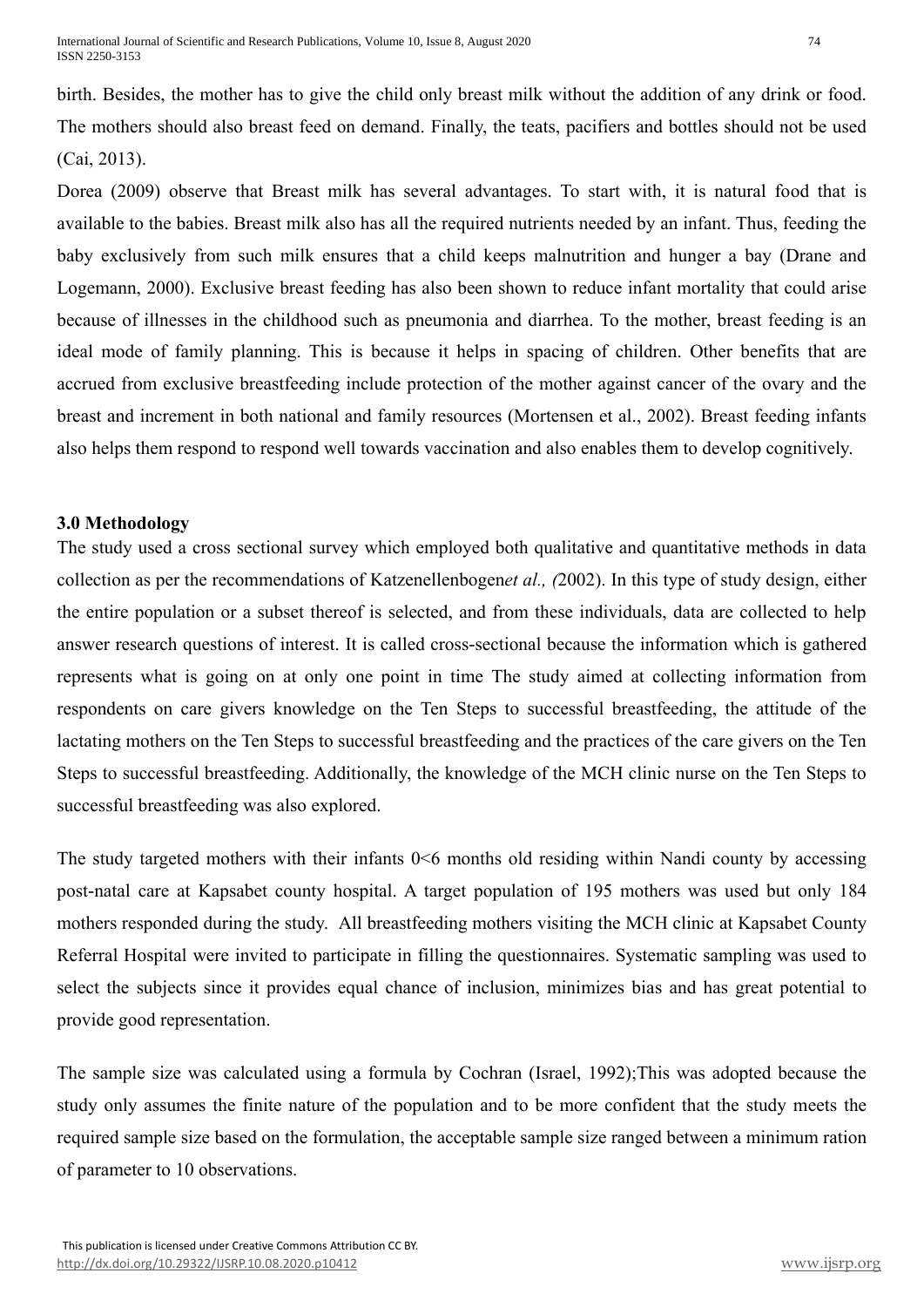$n = \frac{z^2 p(100-p)}{a^2}$  $\frac{100-\mu}{\epsilon^2}$  where

 $n =$  the required minimum sample size

p= estimated prevalence of mothers who breastfeed exclusively up to 6 months of infants age (which

- is 13% as per study by KNBS and ICF Macro, 2010))
- $\varepsilon$  = margin of error on p (set at 5)
- $q = 1-p$

 $z$ = standard normal deviate corresponding to 95% confidence level (=1.96)

By substituting the above equation, it gave 192 respondents

A questionnaire with both closed and open-ended questions was used to collect both the quantitative and qualitative information on breastfeeding mothers' knowledge on ten steps to successful breastfeeding. The questionnaire was adopted from a face-validated one used in a study in a low-resource urban setting by Ochola (2008) and modified for this study. In addition, a focus group discussion (FGD) guide was used to elicit information on infant feeding practices from the breastfeeding mothers. In order to pre-test the questionnaire on the length, content, question wording, and language, eight respondents (5% of the total sample) from Nandi attending PNC were interviewed. This was necessary to facilitate modifications on the questionnaire by correcting mistakes. This also ensured that the researchers conducted the interviews in a standardized way.

Additionally, questionnaires were revised by team leaders and the recommended modifications to specific items were done to suit the study objectives. Ensuring that the questionnaire content represented the study objectives enhanced content validity. Questionnaires were also pretested in Moi Teaching and Referral Hospital before actual data collection begun. Finally, during data collection the questions were paraphrased and repeated severally so as to ascertain whether the respondents had comprehended the questions.

The collected data was checked, coded, cleaned and entered into SPSS software for analysis. All the analysis of quantitative data was done using the Statistical Package for Social Sciences (SPSS) version 22. Descriptive statistics such as frequencies, percentages, means, standard deviation and median were used to describe maternal knowledge, sources of breastfeeding information and maternal delivery history. Frequencies and percentages were used to describe the infant's and maternal age since the data was not normally distributed. In reporting exclusive breastfeeding rate, infant age is disaggregated as 0, 1, 2, 3, and 4 and 5 months as recommended by WHO (2008) on indicators of infant and young child feeding.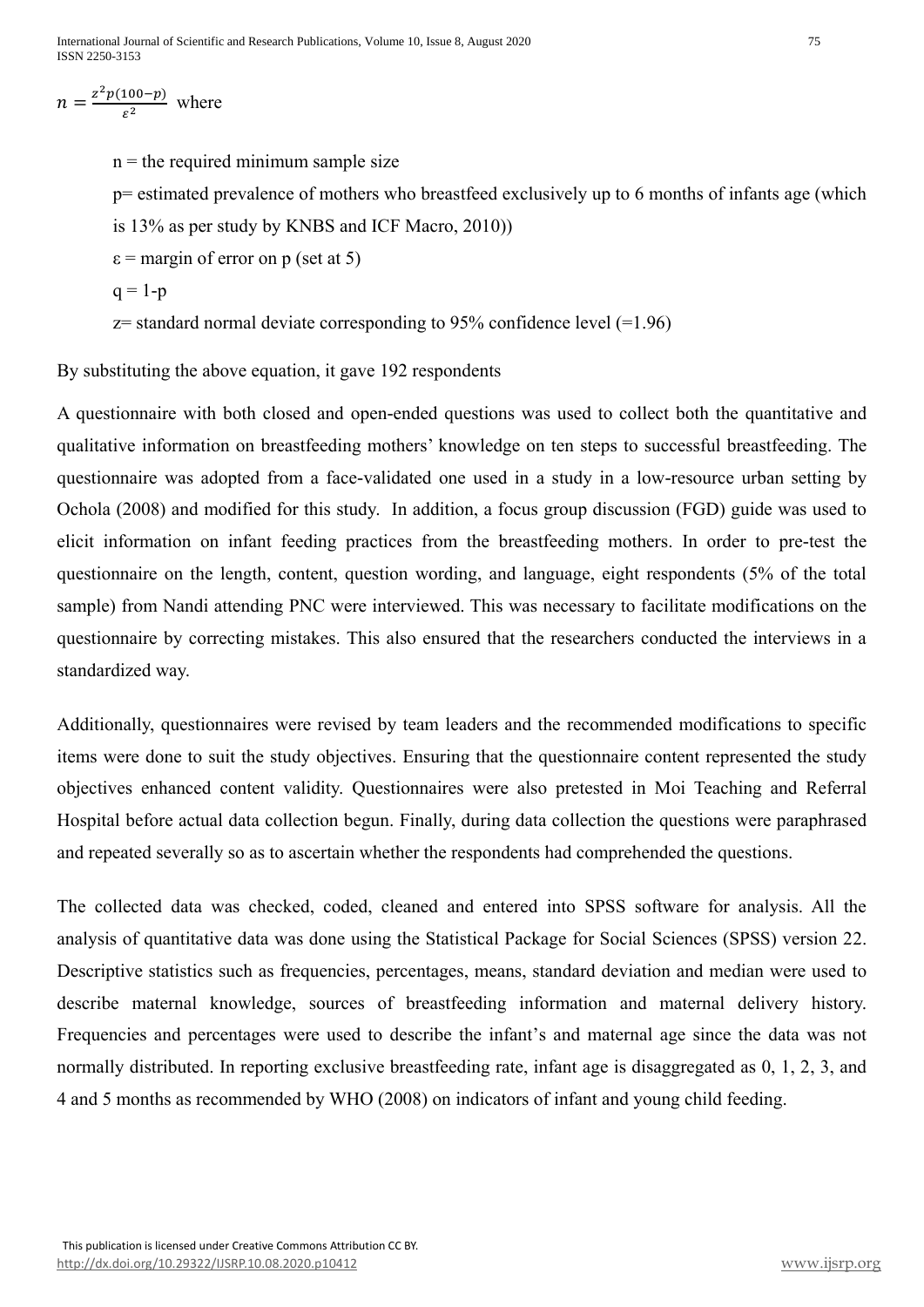Data from focus group discussions was transcribed, responses arranged in general categories identified in the discussion guide then coded. Common themes were identified, inferences made from each theme and conclusion drawn then triangulated with the data from the questionnaire.

Clearance to obtain a research permit for the study was sought from Kisi university graduate school. Research permit was also obtained from National Council for Science, Technology and Innovations and the Management of Kapsabet County referral Hospital to conduct the study. Informed consent was obtained from the mothers before conducting the research. The information obtained from the study participants was handled with utmost confidentiality.

# **4.0 Results**

# **Education Level**

The breastfeeding mothers were asked to indicate their education level in the questionnaire. The results are presented in Table 1.

| <b>Education Level</b>     | <b>Frequency</b> | <b>Percentages</b> |
|----------------------------|------------------|--------------------|
| Primary education          | 61               | 33.2               |
| <b>Secondary Education</b> | 57               | 31.0               |
| No Formal Education        | 51               | 27.7               |
| Post secondary Education   | 15               | 8.1                |
| <b>Total</b>               | 184              | 100.0              |

The study found out that 33.2% of the breastfeeding mothers had primary school level of education, 31.0% had secondary school level of education and 27.7% respondents had no formal education while 8.1% of the respondents had post-secondary level of education. The evidence of the association between a mother's level of education and the duration of breastfeeding also varies (Ballard, 2009). In this study, lower than secondary level education was associated with earlier cessation of breastfeeding. While it is not very clear why this is the case, higher education may be associated with higher knowledge and practice of positive health behavior.

# **Breastfeeding Practices**

In addition, the respondents were asked to their breastfeeding practices, it emerged that almost all the children (99%) were ever breastfed; however, more than a third (37%) were not breastfed in the first hour following delivery. The main reasons given for not initiating breastfeeding immediately as per the FGD reports were: little or no breast milk (35%); baby being asleep/tired (23%); baby being sick (13%); and mother being sick (19%). Two in five of the children were given something to drink other than the mothers' breast milk within 3 days following delivery. The main reasons given were that the mother had little or no breast milk (42%) or that the child had an upset stomach (32%) (Table 2).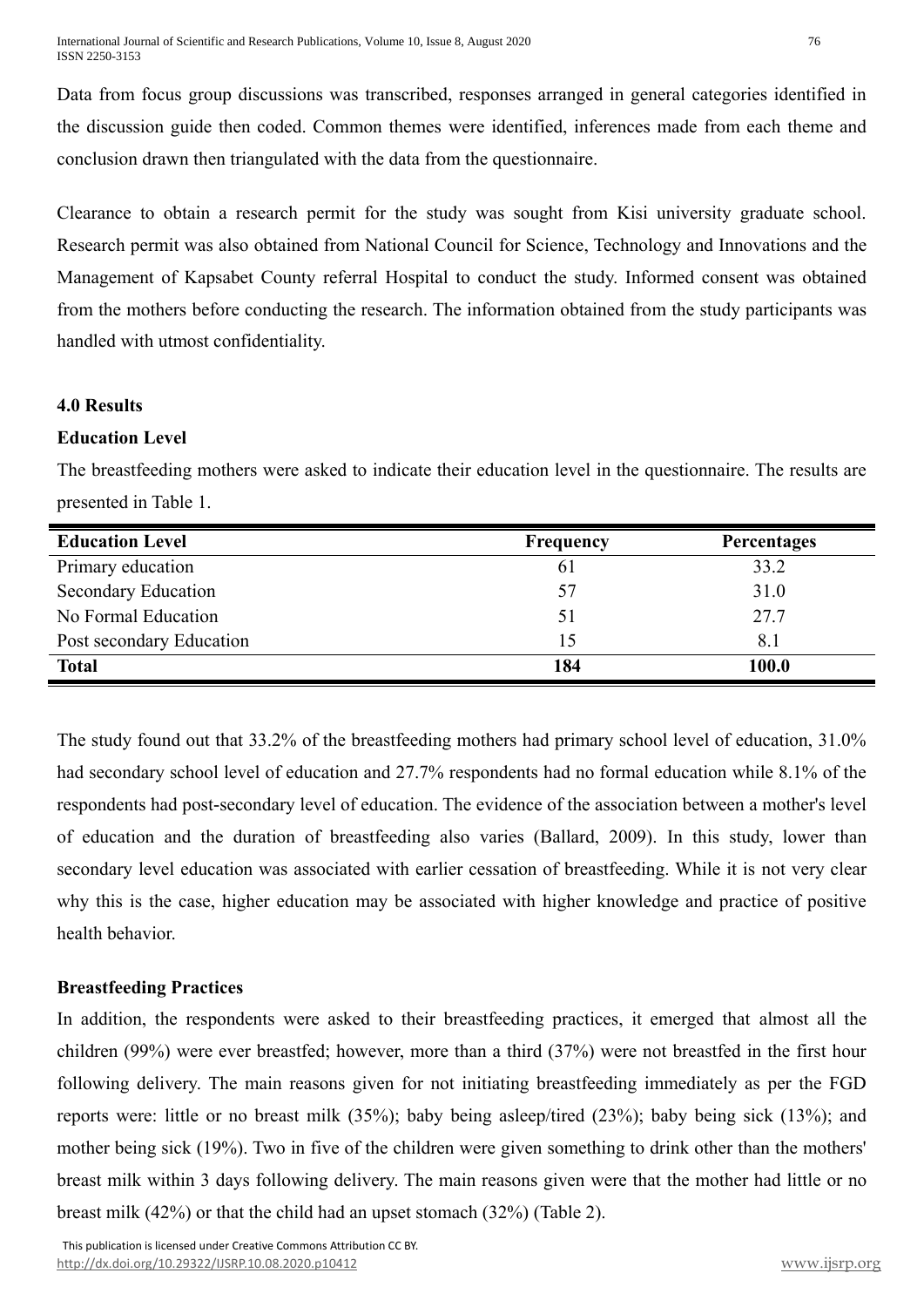International Journal of Scientific and Research Publications, Volume 10, Issue 8, August 2020 77 ISSN 2250-3153

| Time for breastfeeding initiation after birth | <b>Frequency</b> | Percentage |
|-----------------------------------------------|------------------|------------|
| Immediately after 1st hour                    | 166              | 90.2       |
| More than an hour                             | 18               | 9.8        |
| <b>Provision of pre-lacteal feeds</b>         |                  |            |
| Within one week                               | 86               | 46.7       |
| After two weeks                               | 89               | 48.4       |
| After 3 weeks                                 | 9                | 4.9        |

#### **Table 2 Breastfeeding Mothers Practices after Birth**

Table 2 presents information on infant feeding practices since birth. All the mothers in the study breastfed their infants after birth and the rate of timely initiation of breastfeeding (within 1 hour of birth) was 90.2%. This rate is slightly higher than that (58.1%) reported by the Kenya demographic and health survey of 2008- 09 and that reported by Ochola (2008), of 30.2% for the mothers from the control group, 43.1% for the mothers from facility-based semi-intensive counseling group and 34.3% for mothers from home-based intensive counseling group in Kibera Kenya.

# **Sources of Knowledge and Contents of the Ten Steps of Breastfeeding**

Majority of the respondents (mothers) (80.1%) reported to have received counseling on breastfeeding (Table 3). The main source of breastfeeding counseling was the health facility (ANC) for (74.2%) of the mothers. The rest (12.6%) received breastfeeding information from family / friends / relatives, (7.3%) from media and (5.3%) from other sources such as the church. In a study carried out by Webb-Girard *et al* in Nakuru, Kenya, 64% of women reported to have received infant feeding counseling (Webb-Girard *et al*., 2010). Health care providers play an important role in breastfeeding practices by counseling during the antenatal and postnatal visits.

| Source    | Frequency | <b>Percentages</b> |
|-----------|-----------|--------------------|
| Mothers   | 140       | 74.2               |
| Relatives | 35        | 12.6               |
| Media     | u         |                    |

#### **Table 3. Information Knowledge of Breastfeeding Mothers**

Findings from the FGDs revealed that most of the mothers were not satisfied with the content of breastfeeding counseling offered at the public health facility that most of them visited. It may be important to educate other stakeholders on IYCF a perception that was echoed by respondents in FGDs where most felt that breastfeeding counseling should be brought to the community level and should involve the fathers, grandmothers, employers and the community at large. Similar sentiments were reported in a study by Ochola (2008) in Kibera Kenya. Additionally, it is notable that a high proportion of mothers get information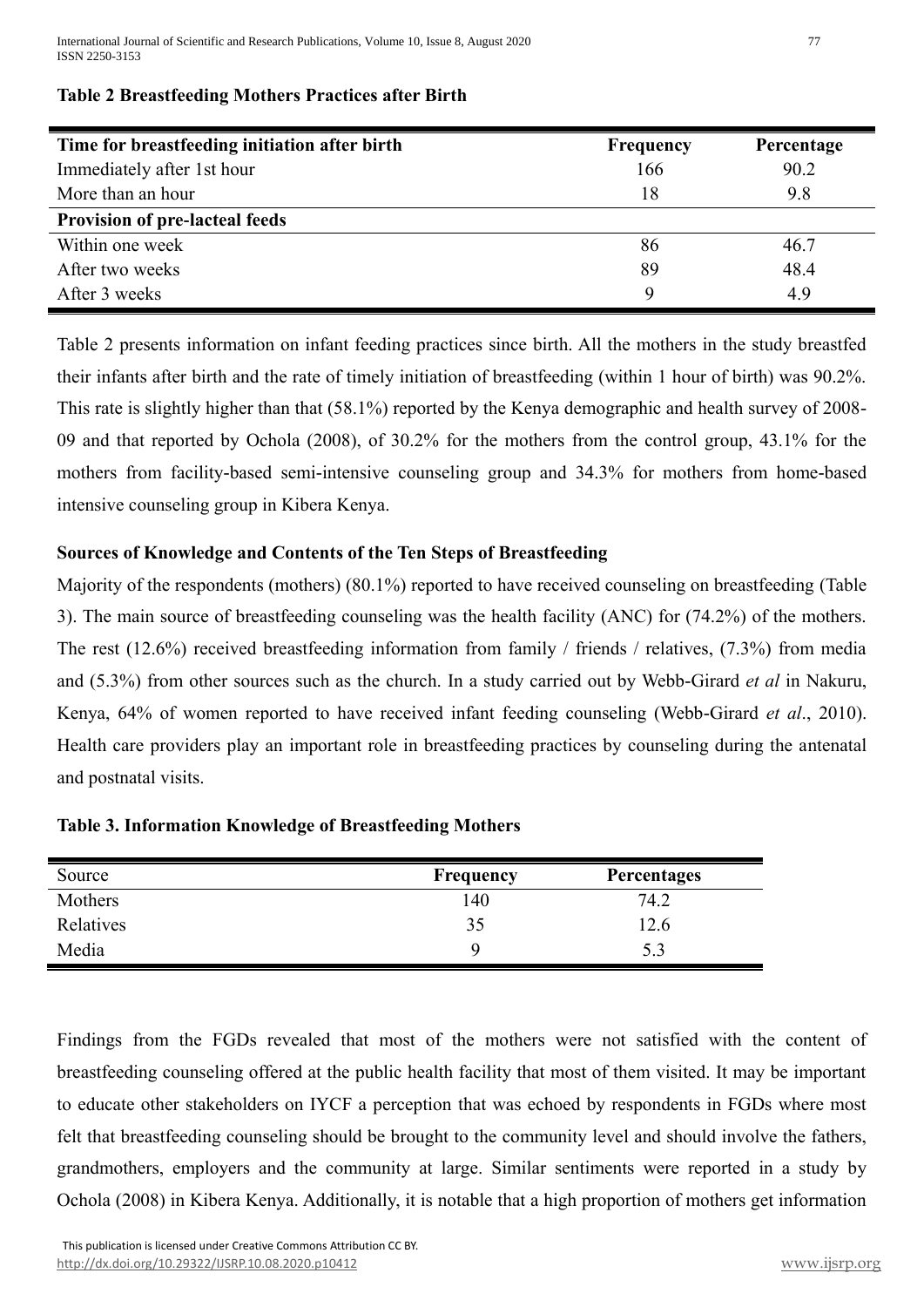regarding infant feeding from relatives, friends and peers. This finding is similar to the findings of the FGDs during which the respondents reported that members of the community such as grandmothers and traditional birth attendants are important sources for breastfeeding information. This indicates that apart from the mothers, other members of the community may need to be included in breastfeeding promotion education so that they can pass on the right information to the mothers regarding infant and young child feeding.

Knowledge score was calculated for all mothers on issues of breastfeeding. The mothers who got the answer correctly scored 1 for each of the eight aspects that were asked while those who did not answer correctly scored 0. The mean knowledge score for all mothers was 5.46 (SD 1.4) with a minimum score of 2 and a maximum score of 8. Overall, the mothers had good knowledge on breastfeeding issues. An ANOVA test was done to determine the relationship between them. There was no significant difference in knowledge score among mothers  $\leq 25$  years, 25 $\leq 35$  years and those who were 35 years and above (ANOVA, P= 0.137).

There was also no significant difference in knowledge score for mothers in different marital status (ANOVA,  $P=0.65$ ) and mothers in different occupations (ANOVA,  $P=0.16$ ). However, there was a significant difference in the knowledge score among mothers who had primary, secondary education, postsecondary education and those who had no formal education. (ANOVA, P=0.024). The mothers who had secondary school education had the highest score (6.14). This indicates that higher education level of the mother may facilitate better understanding of the ten steps of breastfeeding information. A significant difference was also observed in the knowledge score of mothers who practiced ten steps of breastfeeding and those who did not (ANOVA, P=0.01) for continuous following of the ten steps of successful breastfeeding since birth.

| <b>Education level</b>   | N  | Mean    | <b>Standard Deviation</b> | ANOVA; p |
|--------------------------|----|---------|---------------------------|----------|
| Primary education        | 61 | 5.24a   | 1.33                      |          |
| Secondary education      | 57 | 5.41a   | 1.66                      |          |
| No formal education      | 51 | 5.62a,b | 1.52                      |          |
| Post-secondary education | 15 | 5.83a,  | 1.09                      | 0.024    |

**Table 4.7 Breastfeeding Mother's Knowledge Score On Ten Steps Of Breastfeeding Information**

# **Mothers' Understanding of the Ten Steps of Breastfeeding Concept**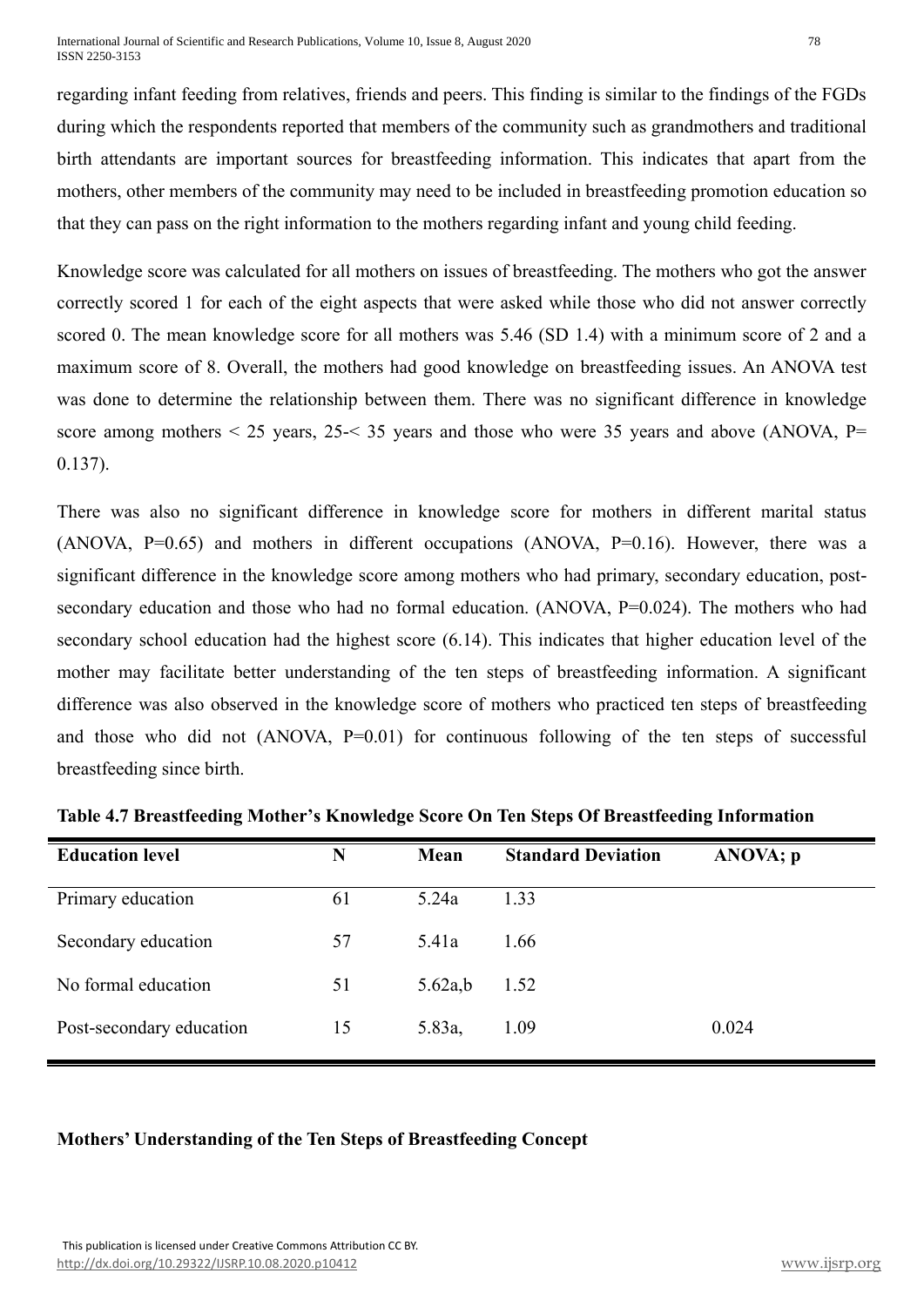Mothers in this group seemed to have a good understanding of the concept often steps of breastfeeding and stated that it meant giving the baby only breast milk without even water for six months. Some mothers reported that they had practiced exclusive breastfeeding with their older children.

The mothers gave the benefits of breastfeeding from their own understanding and also from what they had learnt from the hospital as follows: '*Mother's milk is more important to the baby than any other food as it contains all the nutrients that a baby needs for six months.' as s*aid by one mother. Other benefits that the mothers gave were; breastfeeding helps the baby not to contact many diseases; breast milk is safer and hygienic and is always available; breastfeeding helps a mother not to get pregnant although not always; and that breast milk makes the baby to grow healthy and strong.

# **5.0 Conclusions and Recommendations**

The study concluded that there was a significant difference in the knowledge score among mothers who had primary, secondary education, post-secondary education and those who had no formal education. It was therefore recommended that support group programmer be emphasized in the BFH1 projects, so that breastfeeding mothers have a better understanding and acceptance of intervention in improving the ten steps to successful breastfeeding.

# **6.0 References**

- Ballard, K. I. (2009). Breastfeeding and HIV-protecting babies (heat treated breastmilk). http://www.waba.org.my/whatwedo/HIV/7heattreated breastmilk.html. Accessed on 2/10/2009.
- Bartick, M., & Reinhold A. (2010). The burden of suboptimal breastfeeding in the United States: a pediatric cost analysis. *Pediatrics*. Vol. 125 (3), 1048-1056.
- Black, R.E., Allen, L.H., Bhutta, Z.A., & Caulfield, L.E. (2008) Maternal and child under nutrition: global and regional exposures and health consequences. *Lancet*,371:243-260.
- Britton, C., McCormick, F. M., Renfrew, M. J., Wade, A., & King, S. E. (2007). Support for breastfeeding mothers (Review). *Breastfeeding Journal,*5(8): 4-7.
- Chambers JA, McInnes R.J, Hoddinott P, & Alder E.M. (2007). A systematic review of measures assessing mothers' knowledge, attitudes, confidence and satisfaction towards breastfeeding. Breastfeed Rev. Nov; 15(3):17-25.
- Cherop, C.E., Kaverenge-Ettyang A.G., Mbagaya, G.M. (2009). Barriers to exclusive breastfeeding among infants aged 0-6 months in Eldoret municipality, Kenya. *East Africa journal of Public health* 6 (1): 69-72.
- de Paoli M, Manongi R, Helsing E & Klepp K., (2001). Exclusive Breastfeeding in the Era of AIDS .*Journal of Human Lactation*, **17**(313): 315,319

Dorea, J. G. (2009). Breastfeeding is an essential complement to vaccination. *ActaPaediatr*, 98:1244-1250.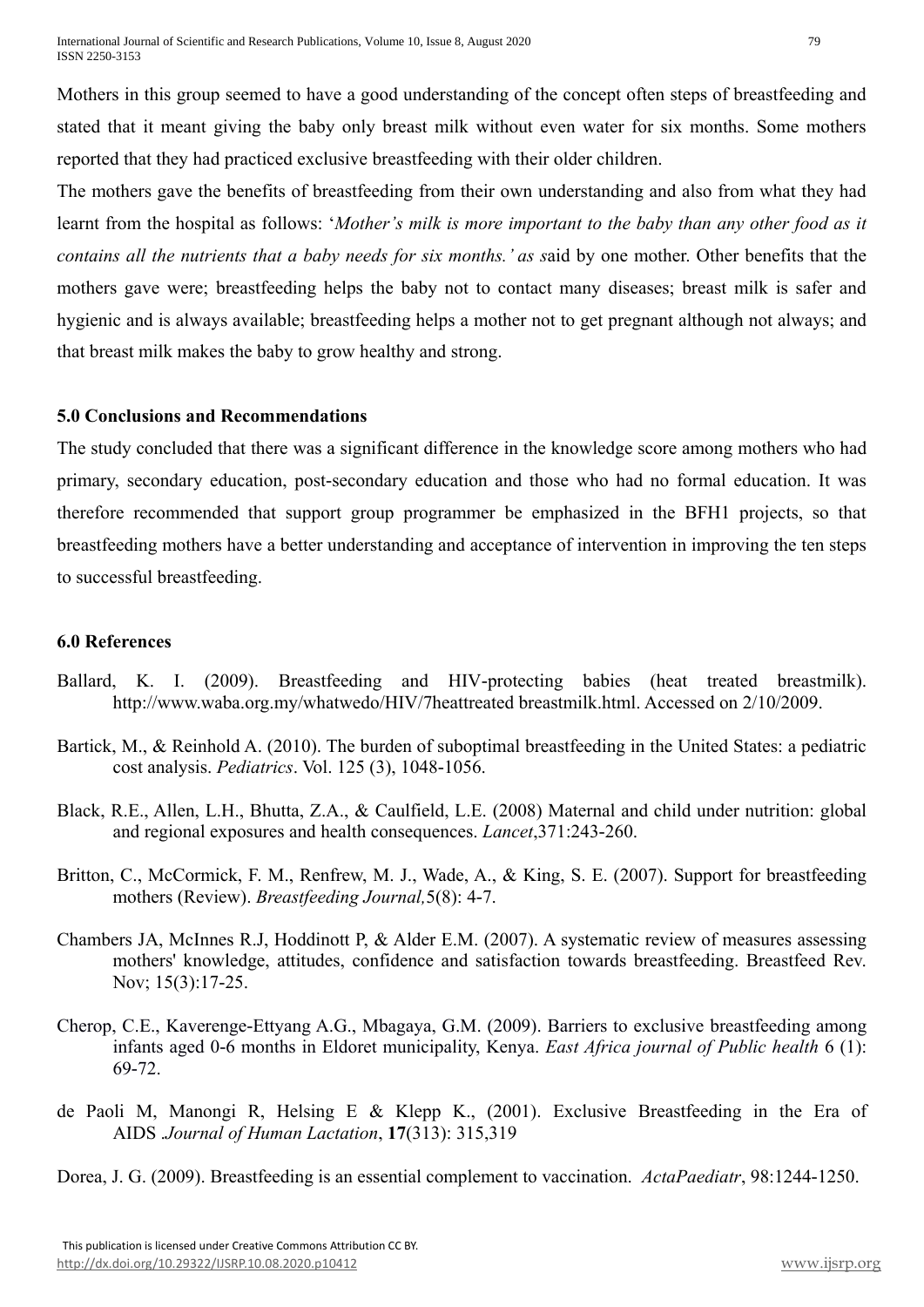- Drane, D.L. & Logemann, J.A. (2000).A critical evaluation of the evidence on the Association between type of infant feeding and cognitive development. *PaediatrPerinat Epidemiol*, 14:349-356.
- Entwistle, F., Kendall, S., & Mead, M. (2010). Breastfeeding Support-the Importance of Self Efficacy for Low Income Women. *Matern Child Nutr*.6 (3), pp. 228-242.
- Erkkola M, Salmenhaara M, Kronberg-Kippila C, Ahonen S, Arkkola T, & Uusitalo L, (2010). Determinants of breast-feeding in a Finnish birth cohort.Public Health Nutr. Apr; 13(4):504-13.
- Katzenellenbogen, J. M., Joubert, G & AbdoolKarim, S.S. (2002). *Epidemiology*. A manual for South Africa. Oxford University Press Southern Africa.
- Labbok, H. M., Taylor, C. E. & Nickel, C. N. (2013). Implementing the ten steps to successful breastfeeding in multiple hospitals serving low wealth patients in the US: Innovative Research Design and Baseline Findings. *Carolina Global Breastfeeding Institute*.
- Labbok, M. H. (2001). Effects of breastfeeding on the mother.*Pediatric Clinical of North America.48*, 143- 158.
- Mortensen, E.L., Michaelsen, K.F., Sanders, S.A & Reinisch, J.M. (2002). The association between duration of breastfeeding and adult intelligence. *JAMA*, 287:2365-2371.
- Nickel, N. C., Labbok, H. M., Hudgens, M. G., & Daniels, J. L. (2013). The extent that Non-compliance with ten steps to successful breastfeeding influences breastfeeding duaration. *J Hum Lac.* Vol. 20 (3), pp. 59-70.
- Ochola, S. A. (2008). *Evaluation of two counseling strategies promoting exclusive breastfeeding among HIV-negative mothers in Kibera slum, Nairobi, Kenya: A randomized controlled trial.* PhD Thesis. Stellenbosch University, Cape Town.
- Scarlett D, Cargill M, Lyn-Sue J, Richardson S, McCaw-Binns A.(1996). Breastfeeding prevalence among six-week-old infants at university hospital of West Indies. *West Indian Med J* .45(1):14-17.
- Sockol, E., Aguayo, V. & Clark, D. (2007). Protecting Breastfeeding in West and Central Africa: 25 years Implementing the International Code of Marketing of Breast milk substitutes. UNICEF Regional office for West and Central Africa.
- United States Department of Health and Human Service. (2011). *The Surgeons General Call to Action to Support Breastfeeding.* Washington, DC: U.S. Department of Health and Human Services, Office of the Surgeon General. Retrieved on September 8, 2013 from: http://www.surgeongeneral.gov/topics/breastfeeding/index.html.
- UNICEF (2009b). *Progress in intervention coverage: Maternal, Newborn and Child Survival in Africa*. United Nations Children's Fund. New York, USA.
- UNICEF. (2008). *The state of the world's children 2009: Maternal and Newborn health.* United Nations Children's Fund. New York, USA.
- UNICEF. (2009). *Tracking progress in child and maternal nutrition. A survival and development priority*. United Nations Children's Fund. New York, USA.